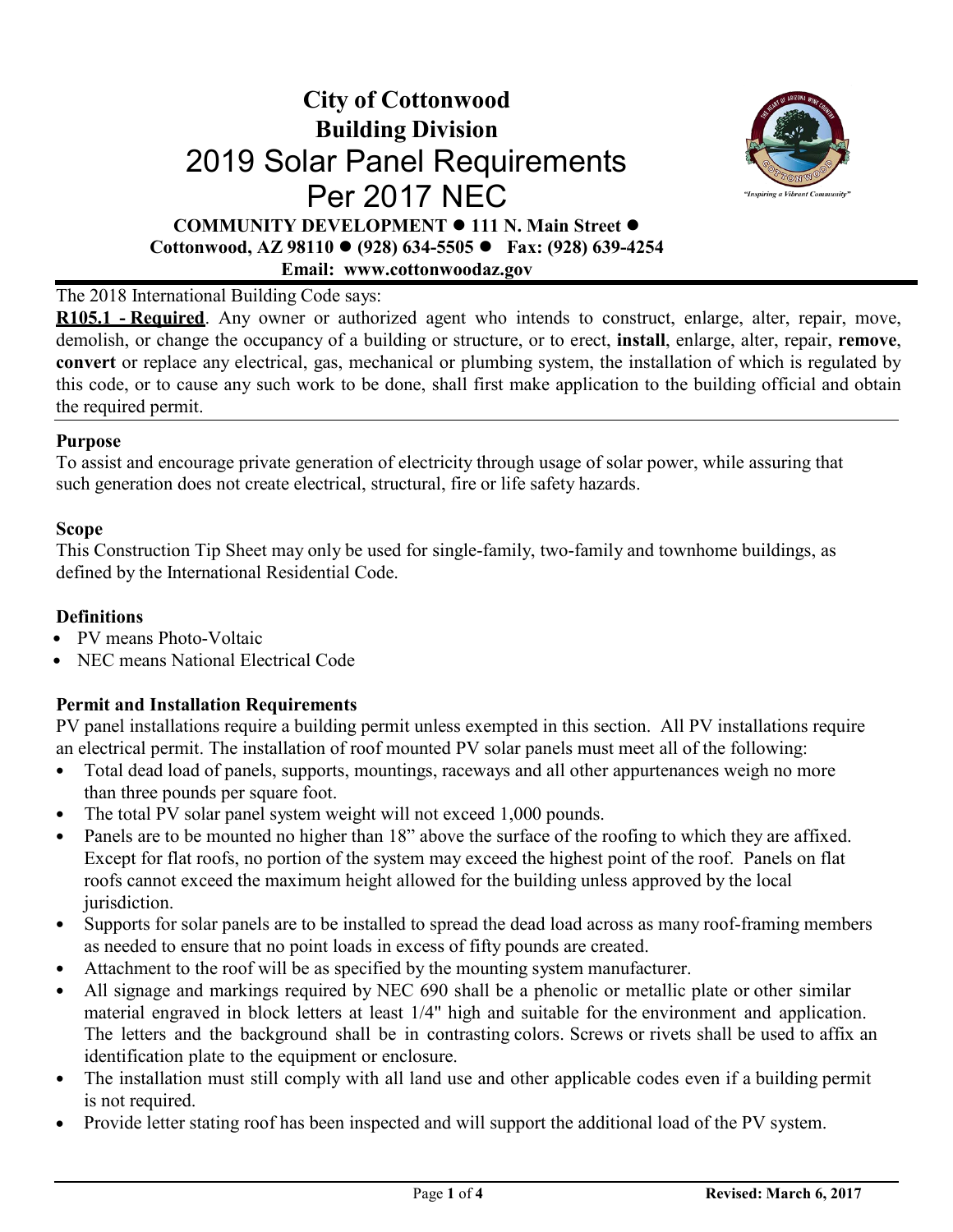## **Additional Signage and marking Requirements**

In addition to the signage and markings required in NEC 690 an Identification Plate is needed to provide emergency responders with appropriate warning regarding the solar electric system and must comply with the following:

- Identification Plate text: "WARNING: PHOTOVOLTAIC POWER SOURCE"
- Red background, white lettering
- Minimum 3/8" letter height, all capital letters
- Arial or similar font, non-bold
- Reflective, weather resistant material
- The marking should be placed on the exterior of structure adjacent to the meter and within the main service disconnect. If the main service disconnect is operable with the service panel closed, then the marking should be placed on the outside cover.
- Identify system as rapid shut down compliant.

## **Electrical Permits and Inspections**

Electrical permits and inspection approvals are required for all PV installations that connect to the building's electrical system. The following information must be provided for plan review:

- A wiring diagram showing all photovoltaic equipment, devices, wire type and size, over-current protection and grounding.
- Electrical calculations used to determine voltage and current within the photovoltaic system.
- Information/specifications for all equipment (array, inverter, modules including operating and maximum voltages/currents/power, etc.).

## **Firefighter Access**

PV systems are a serious concern for the fire service in that they limit access for roof operations and, even when disconnected from the building electrical system, remain energized during daylight hours. The following recommendations are made to help mitigate these concerns.

## **Access**

- A pathway should be constructed along all roof edges, peaks, and valleys for firefighter access.
- The pathway should be not less than 36" wide measured from the edge of the solar array. (See attached figures 1-4 for examples of firefighter pathways).
- When solar arrays are installed on roofs, there should be a minimum of 36" of clearance at the ridgeline to allow for smoke ventilation.
- This guideline does not apply to non-habitable structures without concealed attic/roof spaces. Examples of non-habitable structures include, but are not limited to, parking shade structures, carports, solar trellises, etc.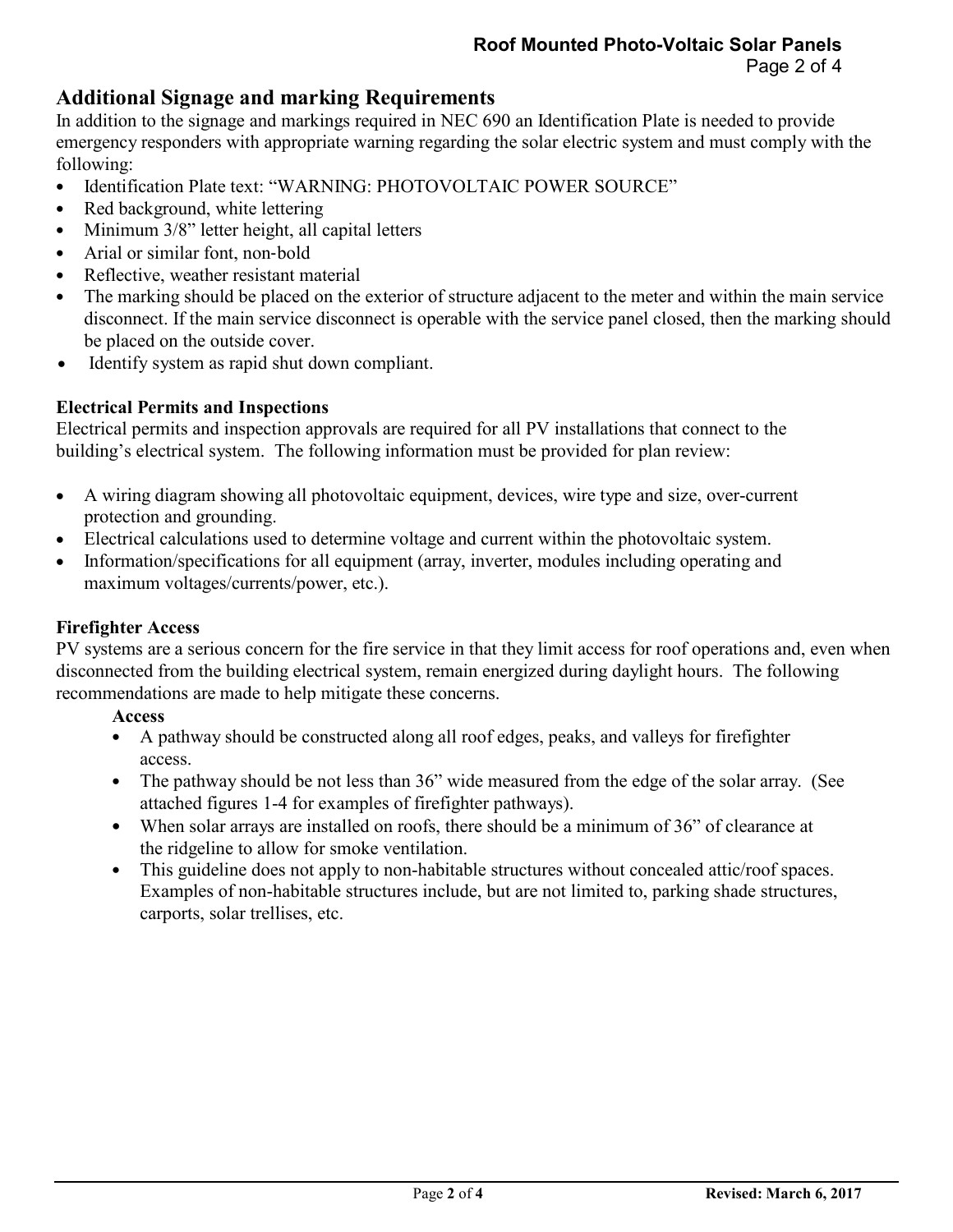

Figure 2 – Cross Gable with Valley